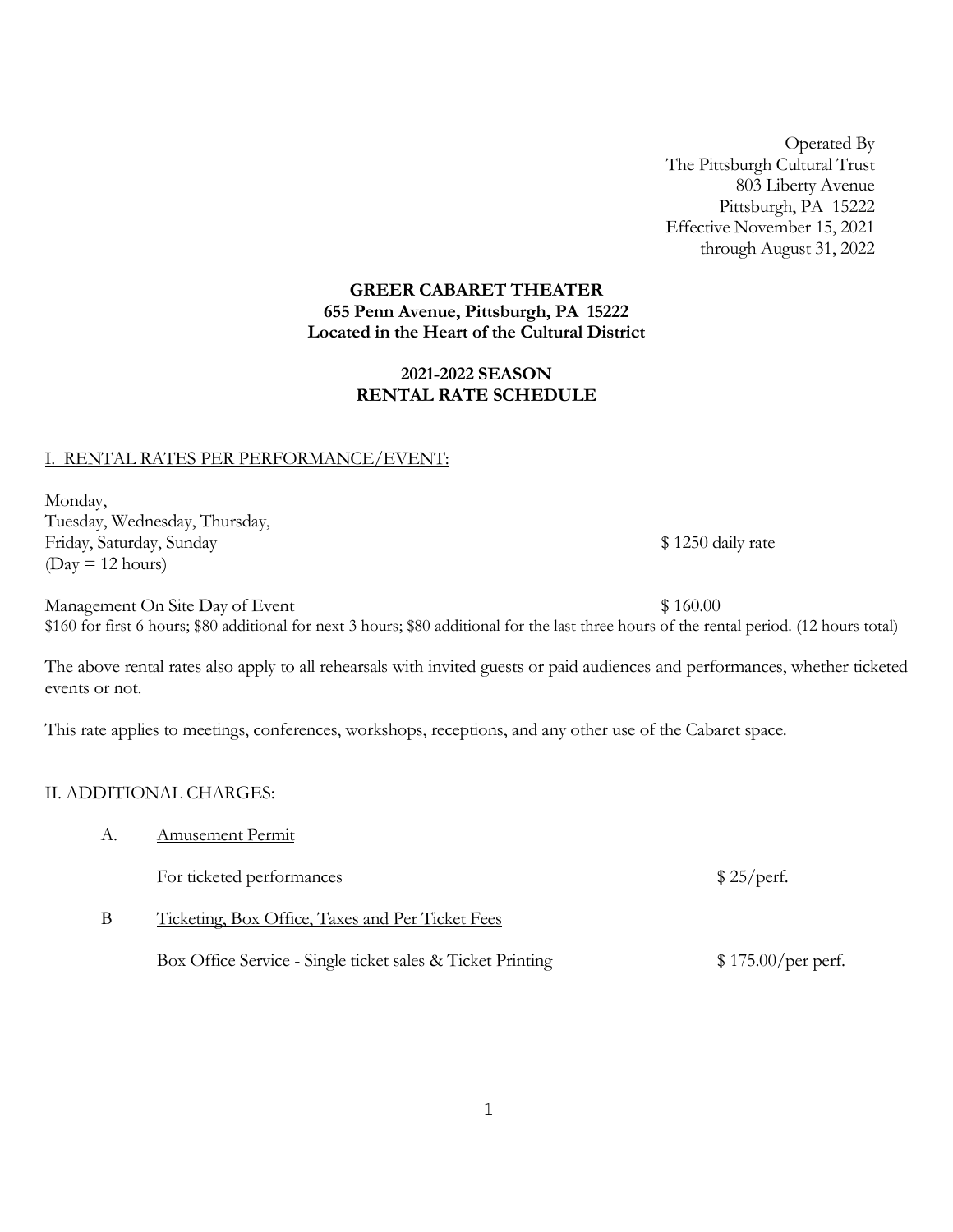Applicable service fees for credit card use, including online ticket sales, subject to change: 3:00%

 $\overline{G}$ .

|    | Group Sales Service Fee<br>If you do not want group discounts, you must contact management in advance.                                                                                                                                                                               | $10\%$ on all group sales                 |
|----|--------------------------------------------------------------------------------------------------------------------------------------------------------------------------------------------------------------------------------------------------------------------------------------|-------------------------------------------|
|    | District Ticketing Fee<br>Ticketing Services will withhold City of Pittsburgh Amusement Tax                                                                                                                                                                                          | $$1.25$ per sold tix<br>5% of gross sales |
|    | Ticket Copy:<br>Renters are required to place the following information on all copy<br>containing information about the purchase of tickets:                                                                                                                                         |                                           |
|    | "For information and Charge By Phone call (412) 456-6666<br>Tickets are available at the Theater Square Ticketing Office<br>www.trustarts.org."                                                                                                                                      |                                           |
| C. | <b>Front of House Staffing</b><br>Front of House Staff (includes Ambassadors, ushers & ticket takers)<br>Security/Police, if necessary<br>*The Lessor reserves the right to hire Off-Duty City of Pittsburgh Police at its sole discretion<br>and charge this expense to settlement. | $$100/per$ perf.<br>At cost               |
| D. | Stage Labor (per Collective Bargaining Unit)                                                                                                                                                                                                                                         |                                           |
|    | Stagehands and Film Projectionists<br>Stagehand Rate for Sundays are at time and one half                                                                                                                                                                                            | At Cost                                   |
|    | Teamster loaders and unloaders, if needed                                                                                                                                                                                                                                            | At Cost                                   |
| Е. | Covid Disinfection Cleaning Cost Per Service<br>Covid Compliance Officer (CCO)<br>(four-hour service: \$22.50 an hour additional for over four hours)                                                                                                                                | \$100.00<br>\$100.00                      |
| F. | <b>Housekeeping</b>                                                                                                                                                                                                                                                                  |                                           |
|    | Housekeeping charges per four-hour call                                                                                                                                                                                                                                              | \$140.00                                  |
| G. | Pipe and Draping                                                                                                                                                                                                                                                                     |                                           |
|    | If necessary, to cover set that will be on stage<br>Labor for Pipe and Drape setup by Union Stagehands at cost                                                                                                                                                                       | \$250.00                                  |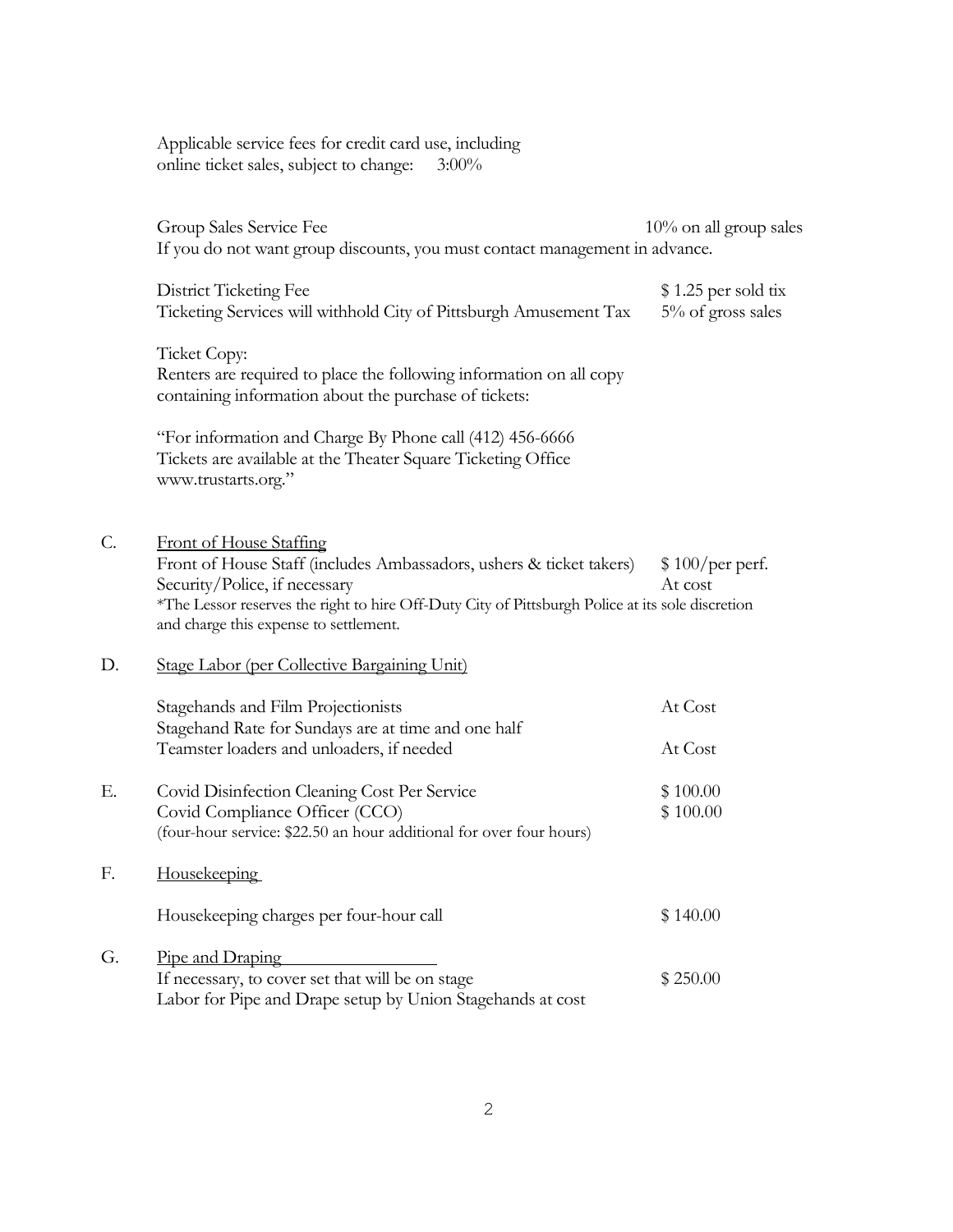HOLIDAYS: The official building holidays are on Labor Day, Veterans Day, Thanksgiving Day, Christmas Day, New Year's Day, Memorial Day, and Independence Day. If you are planning a rental for one of the above dates, please contact the management office for an estimate of rates that would apply to these official holidays.

H. Stage Equipment

| Sound Reinforcement System Per Performance        | $$150.00$ (plus operator, at cost) |
|---------------------------------------------------|------------------------------------|
| Microphones, each                                 | $$8.00\,\text{per}$                |
| Wireless microphones                              | \$25.00~per                        |
| Condenser microphones                             | \$15.00~per                        |
| Dynamic microphones                               | \$15.00~per                        |
| Theatrical Lighting Equipment Per Performance     | \$150.00                           |
| <b>Follow Spotlights</b><br>Per Performance, each | $$75.00$ (plus operator            |
|                                                   | at cost)                           |
| Piano 7' Yamaha C-6                               | \$100/day                          |
| Piano Tuning                                      | At Cost                            |

#### III. MISCELLANEOUS INFORMATION

PYROTECHNICS -The Greer Cabaret Theater requires that utilization of pyrotechnic or related effects be in compliance with NFPA 1126, "Standard for the Use of Pyrotechnics before a Proximate Audience." We require the operating instructions and safety requirements for any and all pyrotechnic device(s) used be made available in advance to Cabaret Management for review and reference.

PROMOTIONAL AND ADVERTISING SERVICE available; please review with Theater Manager. Tickets are sold through Theatre Square Ticketing Center and Box Office, by phone at 412-456-6666. Visit [www.TrustArts.org](http://www.trustarts.org/) for more information.

Culinaire is the exclusive food and beverage provider for all events at the Benedum Center. Inquire for customized pricing and estimates.